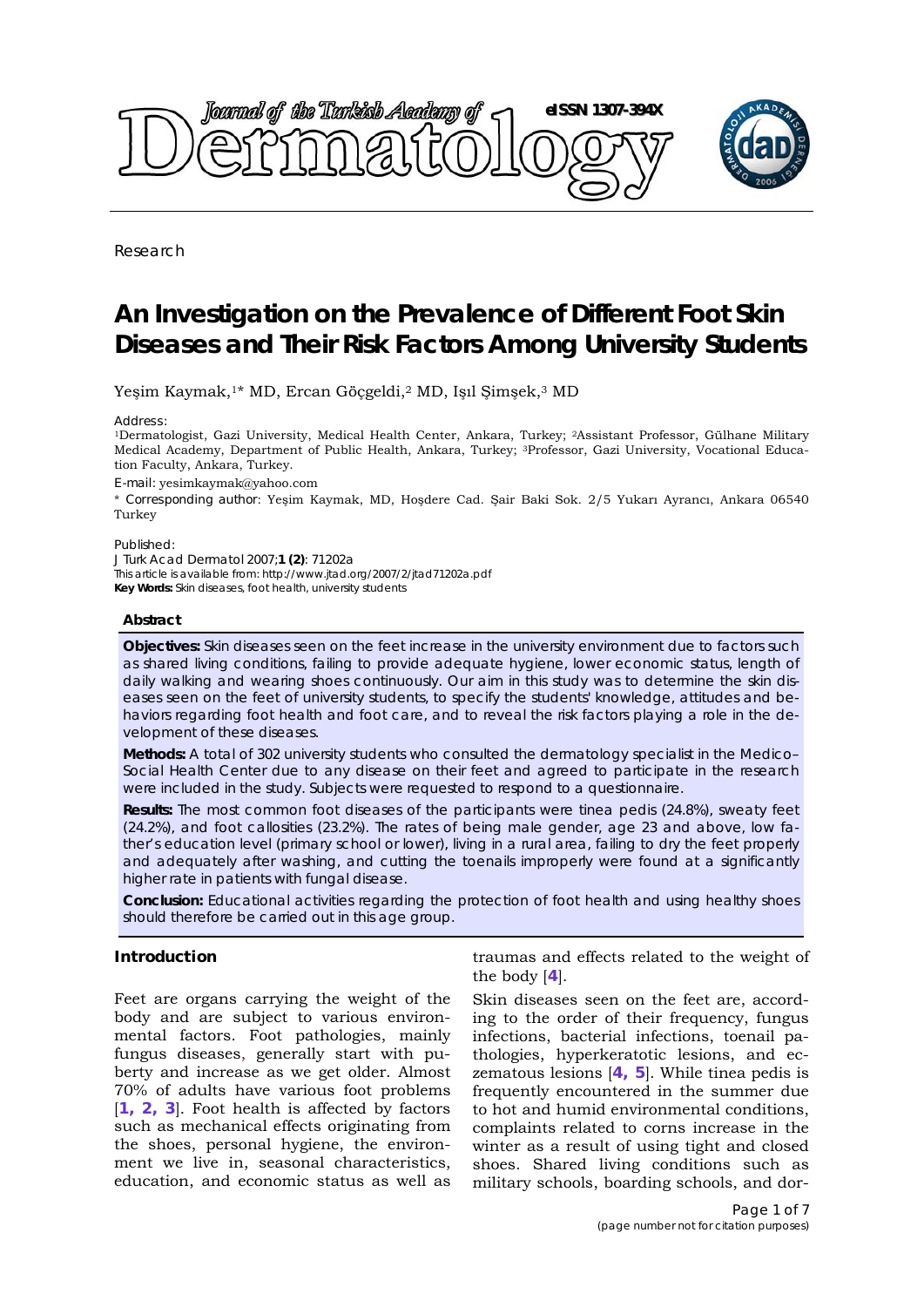<span id="page-1-0"></span>

mitories also increase the frequency of some dermatological problems that are seen on the feet [**[5](#page-6-0)**].

We think that skin diseases seen on the feet increase in the university environment due to factors such as shared living conditions, failing to provide adequate hygiene, lower economic status, length of daily walking and wearing shoes continuously. However, studies aiming to detect the skin diseases seen on the feet of university students and to determine the students' knowledge, attitudes and behaviors related to foot health and foot care are almost nonexistent both in our country and other countries.

Our aim in this study was to detect the skin diseases seen on the feet of university students, to determine the students' knowledge, attitudes and behaviors regarding foot health and foot care, and to reveal the risk factors playing a role in the development of these diseases.

### **Materials and Methods**

This study was planned as a descriptive study and carried out at Gazi University Medico-Social Health Center between March and September 2006. A total of 302 university students who consulted the dermatology specialist in the Medico-Social Health Center due to any disease on their feet and agreed to participate in the research were included in the study. Students found not to have any dermatological problem by the dermatology specialist were referred to the relevant specialist.

Preliminary tests of the survey form to determine the socio-demographic characteristics, knowledge, attitudes, and behaviors of all students regarding foot health and foot care prepared according to the medical literature and specialist views and consisting of multiple choice and fillin-the-blank type of questions were carried out on the students who would not be included in the study.

All subjects were required to sign an informed consent to be involved in the study. The data were transferred to the computer environment using the SPSS for Windows 11.0 package software and statistical analyses were carried out. Descriptive statistics were stated using percentages. In addition, each of the five most frequently observed diseases were considered a single case group and the students within or outside this subject group were compared according to their various demographic characteristics and habits related to foot care. The chi-square test was used to determine whether the observed differences were significant or not. Values with alpha error margins lower than 0.05 were considered statistically significant.

## **Results**

A total of 302 students, 52.6% (n=159) male and 47.4% (n=143) female, participated in the study and the mean age was  $21.8 \pm 2.6$ (range 18 to 28). The average monthly income of the families was  $863.5 \pm 509.7$  YTL. Some demographic characteristics of the participants are shown in **Table 1**.

The first five most common foot diseases of the participants were tinea pedis (24.8 %), hyperhidrosis (24.2 %), foot callosities (23.2 %), unguim incarnatus (14.5 %), and ver-

|  |  |                     | <b>Table 1.</b> Some Socio-demographic Characteristics |
|--|--|---------------------|--------------------------------------------------------|
|  |  | of the Participants |                                                        |

| <b>Characteristics (n=302)</b>  | N   | %     |
|---------------------------------|-----|-------|
| <b>Gender</b>                   |     |       |
| Male                            | 159 | 52.6  |
| Female                          | 143 | 47.4  |
| Age                             |     |       |
| 22 and under                    | 202 | 66.9  |
| 23 and over                     | 100 | 33.1  |
| <b>Class</b>                    |     |       |
| $1 - 2$                         | 148 | 49.0  |
| $3 - 4$                         | 154 | 51.0  |
| Monthly income of the family    |     |       |
| 500 and under                   | 60  | 19.9  |
| 501-1000                        | 195 | 64.6  |
| 1001-1500                       | 32  | 10.6  |
| 1501 and over                   | 15  | 5.0   |
| <b>Mother's education level</b> |     |       |
| Not literate                    | 33  | 10.9  |
| Literate                        | 23  | 7.6   |
| Primary school                  | 175 | 57.9  |
| Secondary school                | 32  | 10.6  |
| High school                     | 29  | 9.6   |
| College/University              | 10  | 3.3   |
| <b>Father's education level</b> |     |       |
| Not literate                    | 8   | 2.6   |
| Literate                        | 23  | 7.6   |
| Primary school                  | 138 | 45.7  |
| Secondary school                | 29  | 9.6   |
| High school                     | 71  | 23.5  |
| College/University              | 33  | 10.9  |
| Longest place of residence      |     |       |
| Rural (village/town)            | 112 | 37.1  |
| Urban (big city)                | 190 | 62.9  |
| <b>Total</b>                    | 302 | 100.0 |

Page 2 of 7 *(page number not for citation purposes)*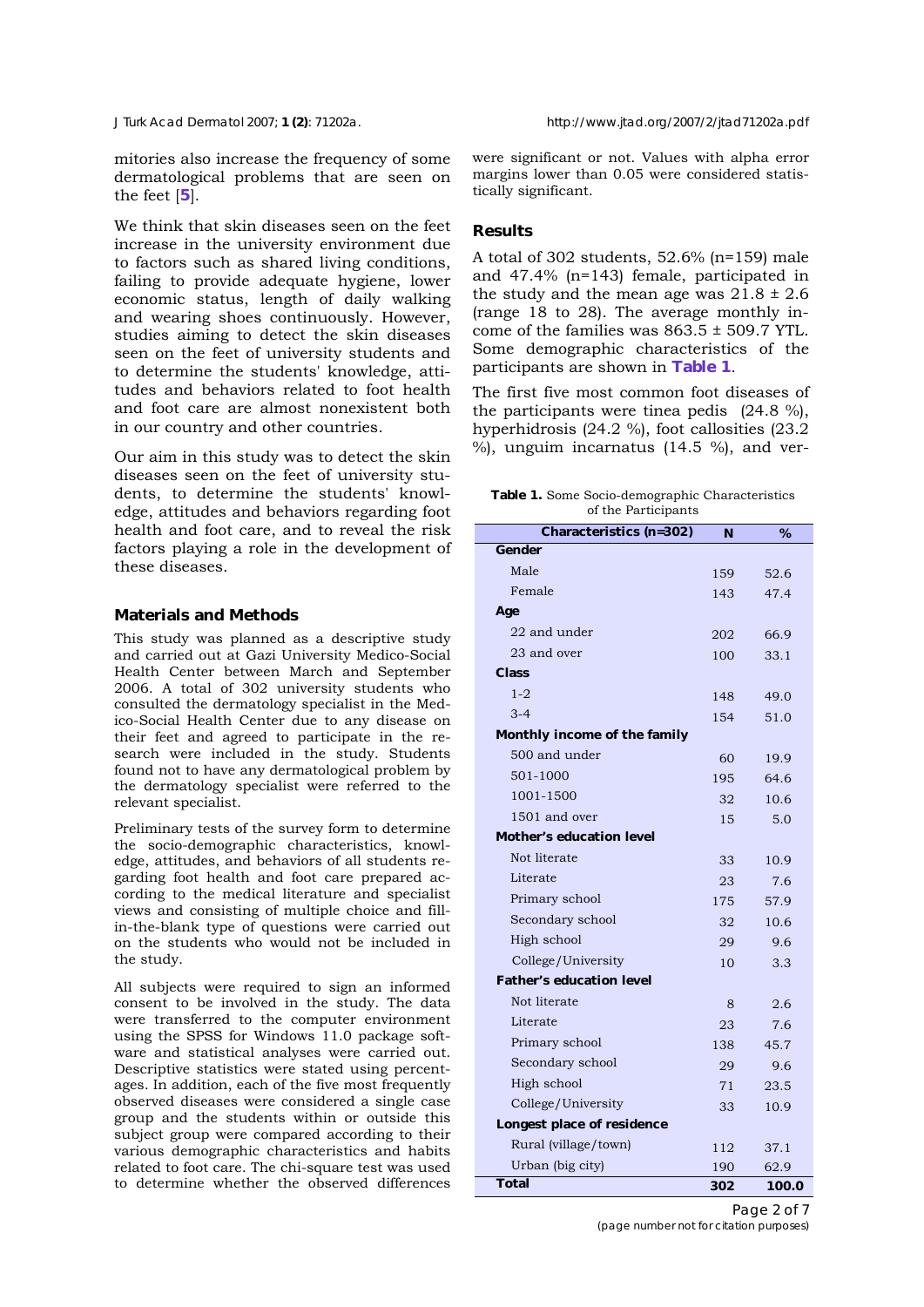| <b>Diseases</b>                      | $n^*$ | $\%$ |
|--------------------------------------|-------|------|
| Tinea pedis                          | 75    | 24.8 |
| Hyperhidrosis                        | 73    | 24.2 |
| Foot callosities                     | 70    | 23.2 |
| Unguim incarnatus                    | 44    | 14.5 |
| Verruca vulgaris                     | 30    | 9.9  |
| Dryness and cracking of the<br>heels | 28    | 9.3  |
| Flatfeet                             | 19    | 6.3  |
| Calcaneal spur                       | 6     | 2.0  |
| Onychomycosis                        | 3     | 1.0  |
| Shoe sores                           | 3     | 1.0  |
| Hallux valgus                        | 1     | 0.3  |

**Table 2.** Diseases Detected on the Feet of the Participants

\* More than one disease was detected in some students

ruca vulgaris (9.9 %). The diagnosis of tinea pedis and onychomycoses were made clinically and microscopically. These diseases are shown in **Table 2**.

The practices of the participants regarding foot health and foot care are presented in **Table 3**. Those washing their feet one or more times a day constituted 85.1%, those with separate foot towels constituted 58.6%, and those drying their feet properly after washing constituted 51.3% of all the participants.

Socks were changed daily by 66.9%, and 80.5% stated that they used healthy socks (cotton, etc.). Those cutting their toenails properly constituted 41.4%, those with personal nail scissors 87.4%, those who had pedicure 6.0%, and those with their personal set while having pedicure 4.6%.

The most carefully considered factor in shoe selection was stated as a good fit (79.5%), followed by being economical (18.2%), and fashionable (14.6%). The same shoes were worn everyday by 28.8% while 48.3% of the participants stated that their average daily shoe wearing time was nine hours or more. Podiatry was recognized as the field dealing with foot care by 16.9% of the participants, and 78.5% answered six or more of the seven questions designed for measuring their knowledge levels correctly.

The knowledge levels of the participants were determined according to their answers to the seven questions about foot health

*J Turk Acad Dermatol* 2007; **1 (2)**: 71202a. http://www.jtad.org/2007/2/jtad71202a.pdf

**Table 3a.** Practices of the Participants Regarding Foot Health and Foot Care

| Practices (n=302)                                          | $\mathbf n$    | %    |
|------------------------------------------------------------|----------------|------|
| Frequency of washing the feet                              |                |      |
| Once daily or more                                         | 257            | 85.1 |
| Less frequent than once daily                              | 45             | 14.9 |
| <b>Existence of personal foot towel</b>                    |                |      |
| Yes                                                        | 177            | 58.6 |
| No                                                         | 125            | 41.4 |
| <b>Status of drying feet after washing</b>                 |                |      |
| Yes                                                        | 186            | 61.6 |
| N <sub>o</sub>                                             | 116            | 38.4 |
| <b>Drying feet properly</b>                                |                |      |
| Yes                                                        | 155            | 51.3 |
|                                                            |                |      |
| N <sub>o</sub>                                             | 147            | 48.7 |
| <b>Frequency of changing socks</b>                         |                |      |
| Everyday                                                   | 202            | 66.9 |
| Less frequent than once daily                              | 100            | 33.1 |
| Healthy sock usage (cotton, mercerized)                    |                |      |
| Yes                                                        | 243            | 80.5 |
| Others                                                     | 59             | 19.5 |
| <b>Cutting toenails properly</b>                           |                |      |
| Right                                                      | 125            | 41.4 |
| Wrong                                                      | 177            | 58.6 |
| Having personal nail scissors                              |                |      |
| Yes                                                        | 264            | 87.4 |
| No                                                         | 38             | 12.6 |
| Status of having special toenail care                      |                |      |
| (pedicure)                                                 |                |      |
| Yes                                                        | 18             | 6.0  |
| No                                                         | 284            | 94.0 |
| Status of having a personal set for pedi-<br>cure $(n=18)$ |                |      |
| Yes                                                        | 14             | 4.7  |
| No                                                         | $\overline{4}$ | 1.3  |
| Most important factors for selecting<br>shoes*             |                |      |
| Fit the feet well                                          | 240            | 79.5 |
| Economical                                                 | 55             | 18.2 |
| Fashionable (color/form)                                   | 44             | 14.6 |
| Made of natural leather                                    | 23             | 7.6  |
| Have flat soles                                            | $\overline{4}$ | 1.3  |
| Look chic and high quality                                 | 3              | 1.0  |
| Sports type                                                | $\overline{2}$ | 0.7  |
| Status of wearing the same shoes every-                    |                |      |
| day                                                        |                |      |
| Yes                                                        | 87             | 28.8 |
| N <sub>o</sub>                                             | 215            | 71.2 |
| Daily shoe wearing time (average $= 9$<br>hours/day)       |                |      |
| Less than nine hours                                       | 156            | 51.7 |
| Nine hours or more                                         | 146            | 48.3 |
| <b>Having shoe complaints</b>                              |                |      |
| Yes                                                        | 26             | 8.6  |
| N <sub>o</sub>                                             | 276            | 91.4 |
| Preference for summer shoes: slippers-                     |                |      |
| sandals<br>Yes                                             |                |      |
|                                                            | 134            | 44.4 |
| N <sub>o</sub>                                             | 168            | 55.6 |

Page 3 of 7 *(page number not for citation purposes)*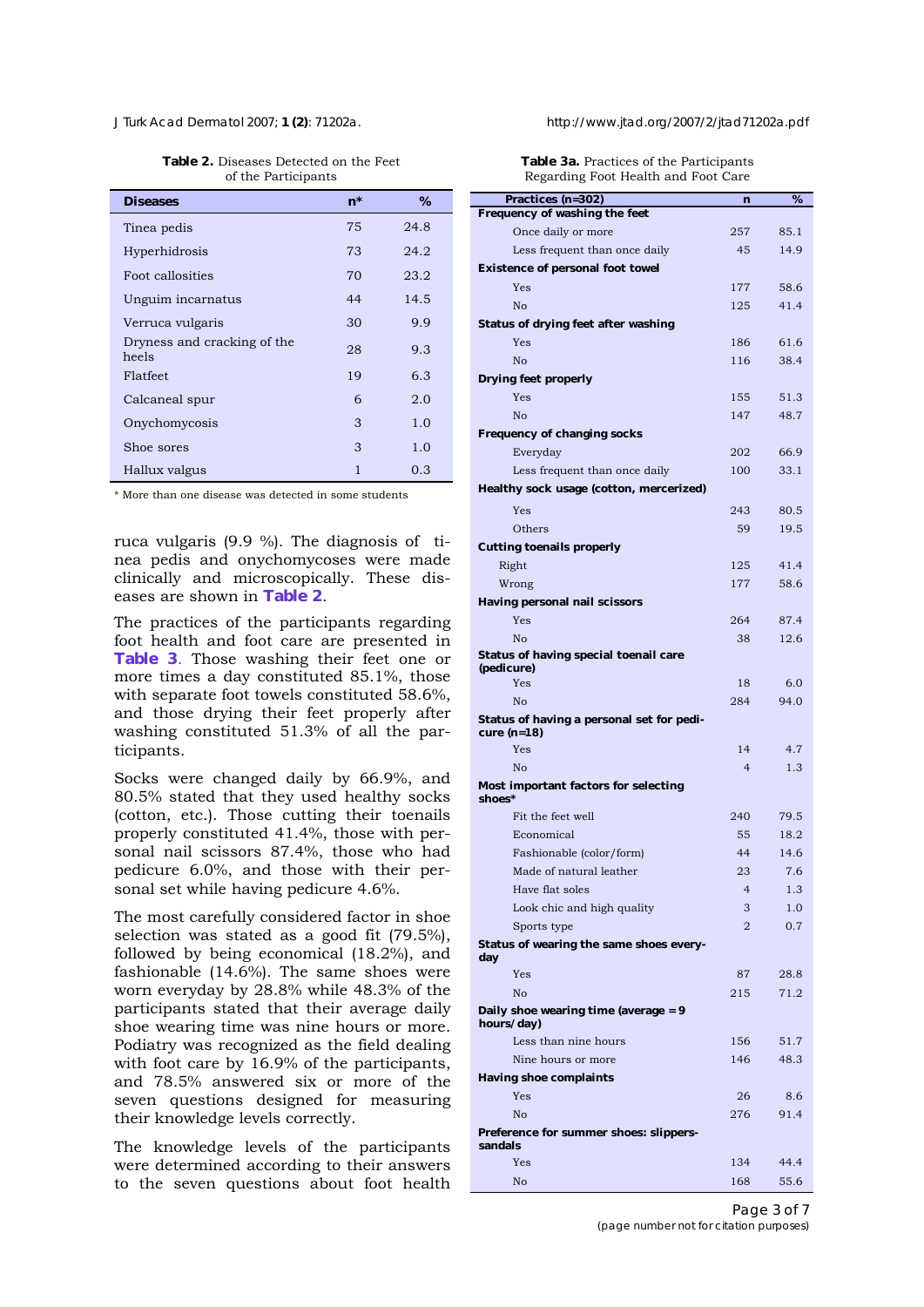<span id="page-3-0"></span>**Table 3b.** (*Continued*) Practices of the Participants Regarding Foot Health and Foot Care

| <b>Total</b>                                                          | 302 | 100.0 |
|-----------------------------------------------------------------------|-----|-------|
| 6 and over                                                            | 237 | 78.5  |
| 5 and under                                                           | 65  | 21.5  |
| Number of right answers to the knowl-<br>edge questions (7 questions) |     |       |
| Other answers                                                         | 251 | 83.1  |
| A science field related to the feet and<br>foot care                  | 51  | 16.9  |
| Answers given to the question "What is<br>podiatry?"                  |     |       |
| N <sub>0</sub>                                                        | 194 | 64.2  |
| Yes                                                                   | 108 | 35.8  |
| <b>Having shoe maintained</b>                                         |     |       |

and although the rate of answering six or more questions correctly was higher in females, those in the 3rd or 4th grades, and subjects living in rural areas, there was no statistically significant difference.

Tinea pedis was detected in 24.8%, and onychomycosis in 1.0% of the subjects. The rates of being male, aged 23 or over, having a low level of income (less than 750 YTL per month), low father's education level (primary school or lower), living in a rural area, failing to dry the feet properly and adequately after washing, and cutting the toenails improperly were found at a significantly higher rate in patients with fungal disease compared to the others. The rates of low mother's education level, having pedicure, average daily time of wearing shoes of nine hours or more, and not preferring slippers and sandals as summertime shoes were higher in the subjects with fungal disease although the difference was not statistically significant.

The percentage of females and washing the feet less frequently than once daily was higher in subjects with hyperhidrosis but the difference was not statistically significant.

The percentage of being in the 3rd or 4th grade and an average daily time of wearing shoes of nine hours or more was higher in subjects with foot callosities. Although not statistically significant, the rates of being aged 23 or over and having shoe complaints were seen at slightly higher rates in subjects with tinea pedis.

In subjects with unguim incarnatus, the rates of being aged 22 or less, living in rural areas and wearing the same shoes everyday were found to be higher although not statistically significant.

The rates of being aged 22 or less, living in urban areas and average daily time of wearing shoes of nine hours or more were higher in the students with verruca vulgaris on their feet.

The risk factors determined for the five diseases most frequently detected in the participants are shown in **[Table 4](#page-4-0)**.

### **Discussion**

In this study, the skin diseases that were frequently observed on the feet of university students were tinea pedis, hyperhidrosis, foot callosities, unguim incarnatus and verruca vulgaris. In many of the previous studies, the skin disease which was most frequently observed in the feet was detected as tinea pedis. Epidemiologic studies have reported that the prevalence of tinea pedis varies between 3 and 52% [**[7,](#page-6-0) [8,](#page-6-0) [9](#page-6-0)**]. It has been detected in 15% of the adult population in industrialized countries [**[8](#page-6-0)**]. In a study carried out in Saudi Arabia among 647 adolescent students, the frequency of tinea pedis was 1.9% [**[10](#page-6-0)**].

The factors leading to tinea pedis infection are stated as wet feet, shared living conditions, effects of the bacterial flora, wearing closed shoes, improper anatomical structure of the foot, low socio-economic level, and lack of a health education [**[5](#page-6-0)**]. In our study, it was observed that having a low level of income and inadequate or improper sock usage and foot hygiene prepared the way for tinea pedis. Fungal diseases were seen at statistically significant levels especially in students who did not dry their feet sufficiently and properly after washing (p<0.05).

Tuncel et al. studied the frequency and patterns of skin diseases in adolescent and post-adolescent male boarding school students, and detected that the most frequently encountered skin disease in the 682 students between the ages of 14-25 was tinea pedis (32.5%) followed by onychomycosis (8.06%), verruca vulgaris (5.3%),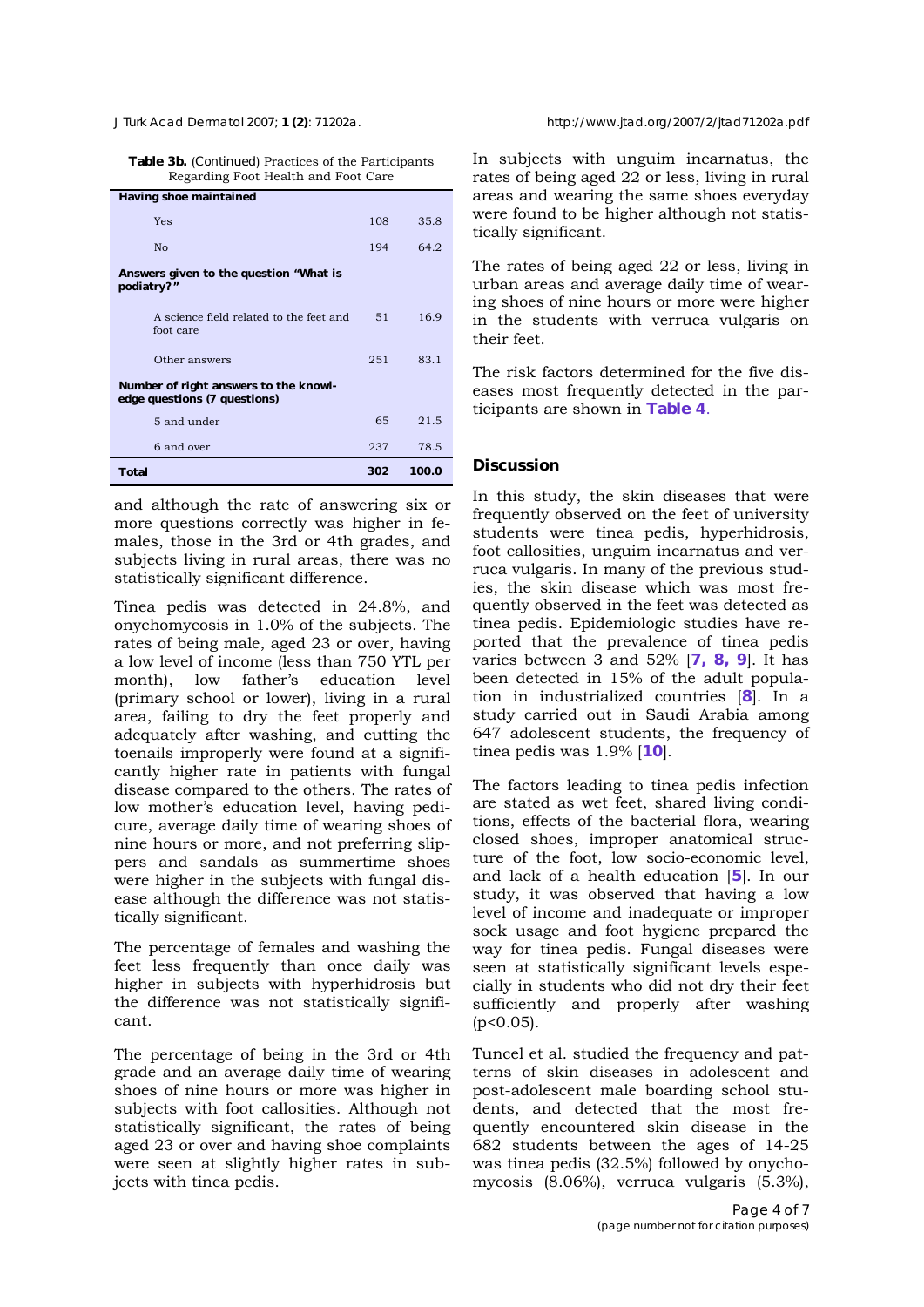<span id="page-4-0"></span>

|                                                        | I actors Determined for the SKIII Diseases Detected on the Feet of the Farticipants<br><b>Estimated relative risk(&amp;)</b> |                    |                    |                             |                |  |
|--------------------------------------------------------|------------------------------------------------------------------------------------------------------------------------------|--------------------|--------------------|-----------------------------|----------------|--|
| Various characteristics of the participants            | T. pedis                                                                                                                     | Hyper-<br>hidrosis | <b>Callosities</b> | <b>Unguim</b><br>incarnatus | <b>Verruca</b> |  |
| Gender                                                 |                                                                                                                              |                    |                    |                             |                |  |
| Male                                                   | $3.6*$                                                                                                                       | 0.7                |                    |                             |                |  |
| Female<br>Age distribution                             |                                                                                                                              |                    |                    |                             |                |  |
| 23 and over                                            | $2.5*$                                                                                                                       |                    | 1.4                | 0.6                         | 0.5            |  |
| 22 and under                                           |                                                                                                                              |                    |                    |                             |                |  |
| <b>Class</b>                                           |                                                                                                                              |                    |                    |                             |                |  |
| $3 - 4$<br>$1 - 2$                                     | 1.6                                                                                                                          |                    | $2.0*$             | $0.4*$                      |                |  |
| Income level of the family                             |                                                                                                                              |                    |                    |                             |                |  |
| 750 or less                                            | $1.9*$                                                                                                                       | 0.7                |                    |                             |                |  |
| 751 or more                                            |                                                                                                                              |                    |                    |                             |                |  |
| <b>Father's education</b>                              | $2.7*$                                                                                                                       | 0.7                |                    |                             |                |  |
| Primary school or less<br>Secondary school or more     |                                                                                                                              |                    |                    | 0.6                         | $2.3*$         |  |
| <b>Mother's education</b>                              |                                                                                                                              |                    |                    |                             |                |  |
| Primary school or less                                 | 1,9                                                                                                                          | $0.5*$             |                    |                             |                |  |
| Secondary school or more<br>Longest place of residence |                                                                                                                              |                    |                    |                             |                |  |
| Rural (village/town)                                   | $1.8*$                                                                                                                       |                    |                    | 1.7                         | 0.6            |  |
| Urban (big city)                                       |                                                                                                                              |                    |                    |                             |                |  |
| Frequency of washing the feet                          |                                                                                                                              |                    |                    |                             |                |  |
| Once daily or more                                     | 2.0                                                                                                                          | 0.5                | 2.6                |                             |                |  |
| Less frequent than once daily                          |                                                                                                                              |                    |                    |                             |                |  |
| Drying feet after washing<br>No                        | $1.7*$                                                                                                                       |                    |                    |                             |                |  |
| Yes                                                    |                                                                                                                              |                    |                    |                             |                |  |
| <b>Drying feet properly</b>                            |                                                                                                                              |                    |                    |                             |                |  |
| No                                                     | $1.8*$                                                                                                                       | 0.6                | 1.6                |                             |                |  |
| Yes<br>Using healthy socks (cotton, mercerized)        |                                                                                                                              |                    |                    |                             |                |  |
| Yes                                                    | 1.2                                                                                                                          | 1.7                |                    |                             |                |  |
| Others                                                 |                                                                                                                              |                    |                    |                             |                |  |
| <b>Cutting toenails</b>                                |                                                                                                                              |                    |                    |                             |                |  |
| Incorrectly                                            | $2.0*$                                                                                                                       |                    |                    | 0.7                         |                |  |
| Correctly<br>Is personal set used for pedicure (n=18)  |                                                                                                                              |                    |                    |                             |                |  |
| No                                                     |                                                                                                                              |                    |                    |                             | 6.0            |  |
| Yes                                                    |                                                                                                                              |                    |                    |                             |                |  |
| Status of wearing the same shoes everyday              |                                                                                                                              |                    |                    |                             |                |  |
| Yes<br>No                                              | 0.8                                                                                                                          |                    |                    | 1.5                         | 0.5            |  |
| Daily shoe wearing time (n=191) (average=9 hours)      |                                                                                                                              |                    |                    |                             |                |  |
| 9 hours and more                                       | 1.3                                                                                                                          |                    | $2.3*$             |                             | 2.0            |  |
| Less than 9 hours                                      |                                                                                                                              |                    |                    |                             |                |  |
| Having complaints about the shoes                      |                                                                                                                              |                    |                    |                             |                |  |
| Yes<br>No                                              | 0.4                                                                                                                          |                    | 1.9                |                             |                |  |
| Preference for summer shoes: slippers-sandals          |                                                                                                                              |                    |                    |                             |                |  |
| No                                                     | 1.4                                                                                                                          |                    | 0.7                |                             | 0.6            |  |
| Yes                                                    |                                                                                                                              |                    |                    |                             |                |  |
| <b>Having shoes maintained</b><br>No                   |                                                                                                                              | 0.5                | 1.5                |                             |                |  |
| Yes                                                    |                                                                                                                              |                    |                    |                             |                |  |
| <b>Selecting suitable shoes</b>                        |                                                                                                                              |                    |                    |                             |                |  |
| Yes                                                    |                                                                                                                              | 2.1                |                    |                             |                |  |
| $\rm No$                                               |                                                                                                                              |                    |                    |                             |                |  |

**Table 4.** [Risk Factors Determined for the Skin Diseases Detected on the Feet of the Participants](#page-3-0)

\* p<0.05. Those with &-p values of 0.300 and over have not been included in the table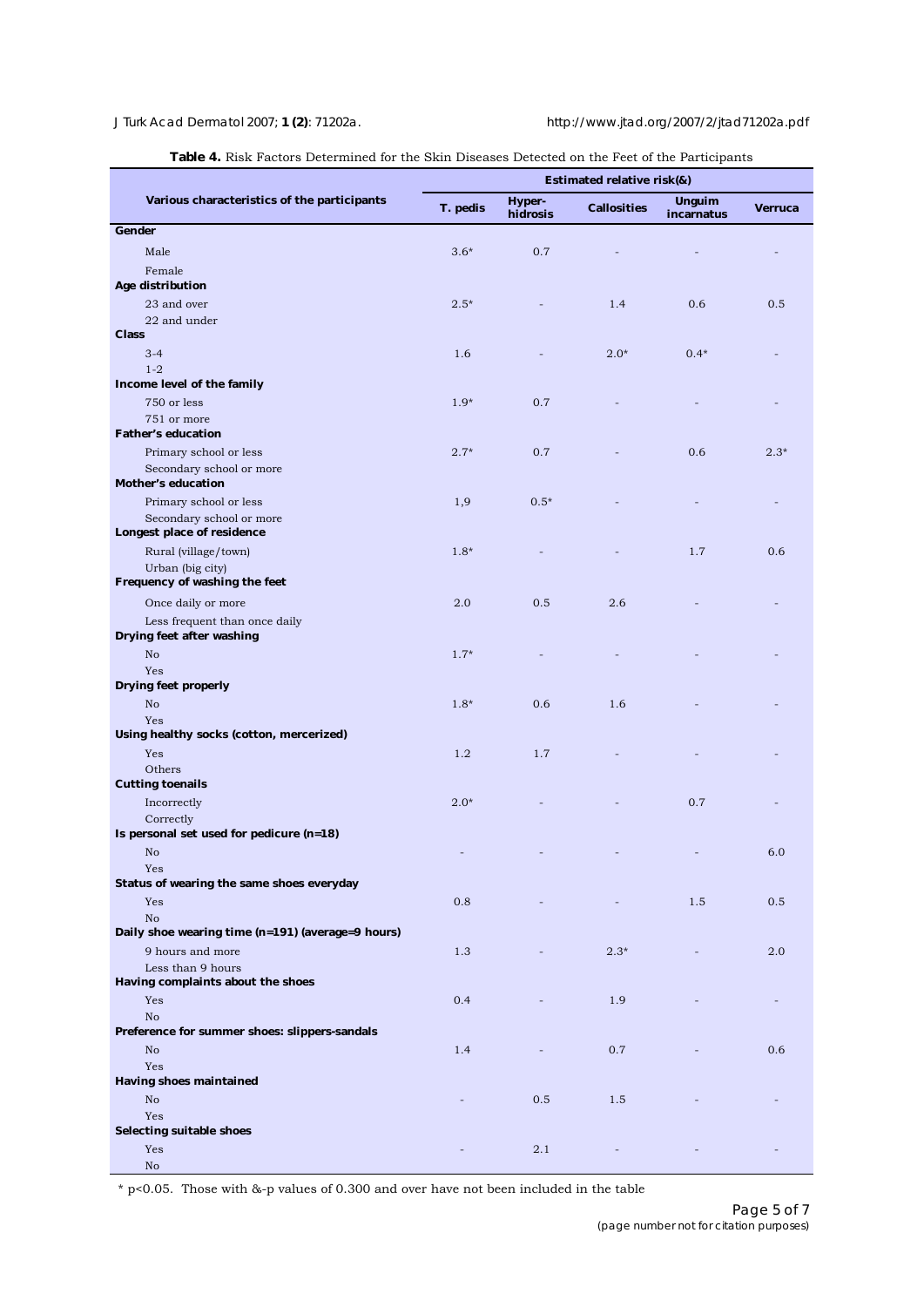<span id="page-5-0"></span>

unguim incarnatus (4.1%), and callosities (3.6%) [**[7](#page-6-0)**]. At the end of the study, they stated that skin diseases of the foot were very common among the male boarding school students, an increase was detected in the tinea pedis frequency with age, and they thought that living in close contact with others in boarding schools, using shared bathrooms, undergoing foot trauma during the sports activities and insufficient hygiene conditions prepared a suitable environment for foot disease.

Similarly, studies carried out on different groups such as military personnel, marathon runners and homeless males living on the streets have reported tinea pedis as the most frequently encountered skin disease (56%) [**[5,](#page-6-0) [8, 9](#page-6-0)**].

Hyperhydrosis and offensive odor formation, which claimed the second place in our study, may be connected to insufficient foot hygiene and usage of closed shoes for long periods as well as structural reasons [**[5](#page-6-0)**]. Similarly, hyperhidrosis was found in students washing their feet less frequently than once daily in our study.

Foot callosities are generally formed as a result of the thickening in the normal skin due to excessive pressure and friction formed because of wearing tight shoes [**[11](#page-6-0)**]. The most important risk factor for callosities in our study was wearing shoes for an average of nine hours or more daily. In addition, the risk of corn formation was higher in students complaining about their shoes and those who did not look after their shoes. However, no relation was detected between the heel height and callosities formation.

Unguium incarnatus is often observed in the big toe and generally develops as a result of cutting the toenails improperly and choosing tight shoes which are not suitable for the foot [**[9](#page-6-0)**]. According to the evaluation of the results of our study, and contrary to what was expected, no relation was detected between unguium incarnatus and heel height, the method of cutting toenails and shoe selection.

In a comprehensive study carried out in Thailand, the incidence of foot disease was explored evaluating 2000 participants with dermatologic examinations and surveys,

and it was reported that foot disease was detected in 37.1% of the patients, These diseases were eczema (12.7%), psoriasis (8.8%), metatarsal corns (3.2%), pigmented spots (1.5%), bacterial infections (0.9%), verruca (0.6%), tinea pedis (3.8%), and onychomycosis (1.7%). It was stated that tinea pedis might be connected to the sandal-type shoes being used while peripheral vascular disease and activities causing foot trauma predisposed to onychomycosis [**[6](#page-6-0)**].

We believe that the lower prevalence of tinea pedis compared to our study and other studies originates from the conditions of environment and climate.

Oğur *et al.* detected that 43% of the health technician students were uncomfortable with their shoes, 17.4% had consulted to a doctor previously due to tinea pedis and their knowledge levels regarding foot hygiene was not connected to their classes that they attended or to the income levels of their families. The knowledge level increased by 32.8% with the education provided in the form of conferences [**[4](#page-6-0)**]. In our study, knowledge levels regarding foot health and foot care was higher in females and in students attending advanced grades.

Tinea pedis and onychomycosis are diseases seen rather frequently in adults but rarely observed before puberty and in little children. However, the prevalence of dermatophyte infection has been increasing in children and adolescents all over the world in recent years [**[2](#page-6-0)**].

Educational activities regarding the protection of foot health and using healthy shoes should therefore be carried out in this age group [**[3, 12](#page-6-0)**]. Considering that almost 70% of the individuals in the society experience health problems related to their feet at least once in their lives, and that foot pathologies start to increase in adolescence, it can be suggested that foot health screening in this age group should be performed more frequently [**[1,](#page-6-0) [5, 10](#page-6-0)**].

Many university students do not get medical help for these complaints. We therefore need to try to take measures and provide periodic education before these diseases develop and inform the students on the benefits of early treatment.